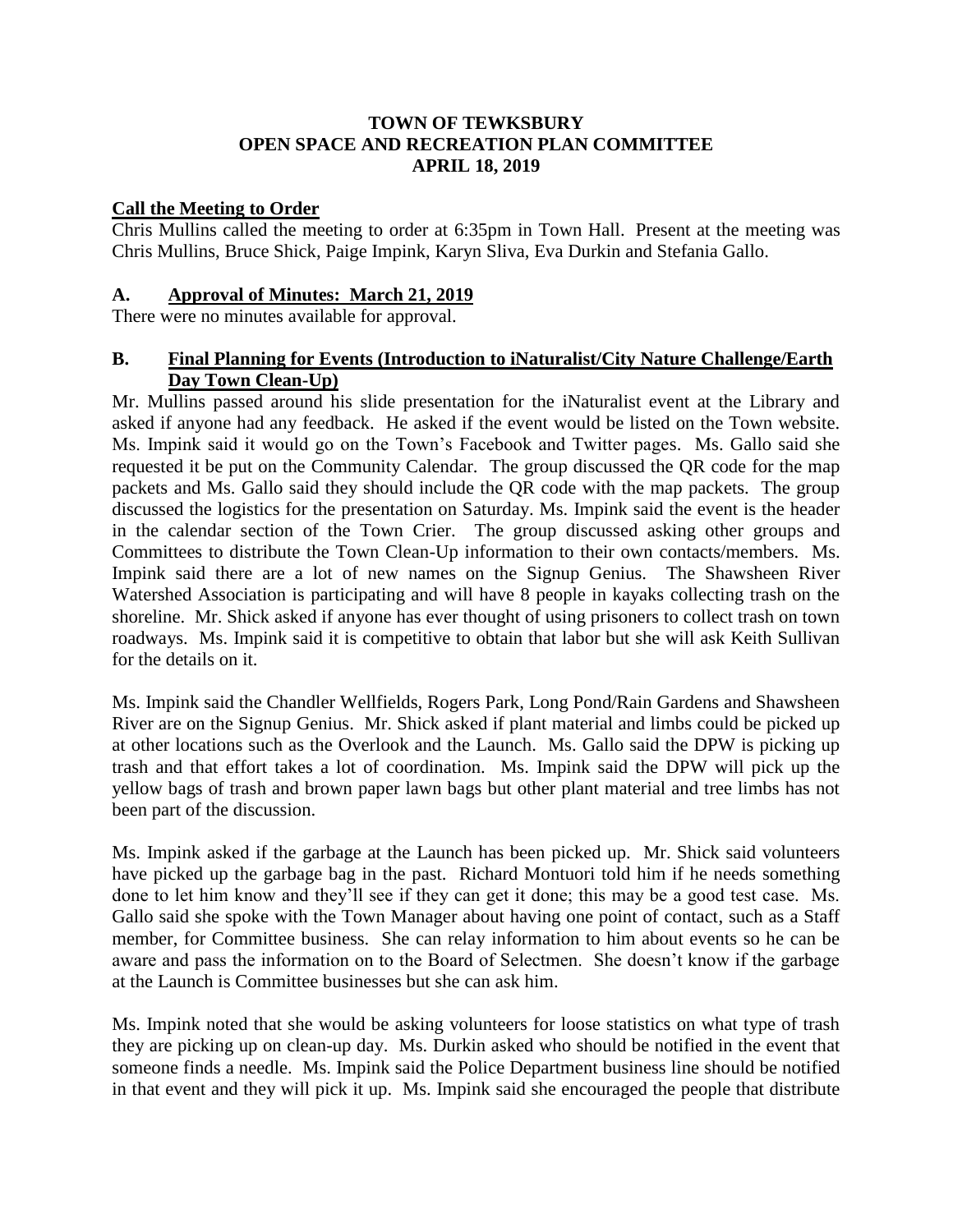the rain barrels to come to the Common on the Earth Day Town Clean-up day as it is a great day for eco-awareness opportunities.

Ms. Gallo said the Town Manager got a call from a resident interested in planting flowers to help bees and asked if the Committee had any ideas on types of flowers and potential locations. Mr. Mullins suggested they visit the New England Wildlife Flower Society website as there is a lot of information on the types of flowers for different locations that help promote bees. Mr. Shick suggested planting them around the benches at Pinnacle trail. Ms. Sliva suggested planting them around the benches at The Pines Cemetery.

# **C. Prioritization of OSRP Short Term Objectives**

Ms. Gallo asked the Committee how they felt about tabling this subject until the next meeting as it was already 7:30pm.

Mr. Shick said he went through the Open Space and Recreation Plan and came up with what he thought was most important:

- Page 110, Section 1.3a- Develop Prioritization Plan for parcels of interest;
- Page 116, Section 2.5a- review Town bylaws. Ms. Impink said the Zoning Bylaws are being reviewed by the Zoning Bylaw Committee.
- Page 116, Section 3.2a- locations for parking;
- Page 120, Section 5.1c and Section 5.1d- identify parcels for neighborhood parks. Mr. Mullins asked what will happen to the land the schools are on if the new elementary school is approved. Ms. Impink said she asked to be on the Committee for the use of the elementary school land if the new school is approved. She is interested in protecting the new playgrounds that were installed;
- Page 124, Section 8.4a- establish dialogue with Department of Fisheries and Wildlifecreate greenways along the Shawsheen and Merrimack Rivers; and
- Page 124, Section 9.1a- identify parcels for acquisition.

Mr. Mullins asked how the Launch was acquired by the town. Ms. Gallo said the Conservation Commission had something to do with it but it was before she started working for the Town.

Ms. Impink noted it's important they go through the plan and make note of items they have already accomplished. Ms. Gallo suggested they make a spreadsheet of all the goals and have a column for the status.

Mr. Mullins said he looks at everything from a mobility standpoint and those goals would probably be most important to him along with increasing green space. Ms. Impink said she would defer to Stefania with respect to accomplishing goals that will take Town resources. Mr. Shick asked if Ms. Gallo is the only resource the Town has to accomplish these goals. Ms. Gallo said the tasks would most likely start with her. Ms. Impink asked if they should reclassify some goals as intermediate instead of short term. Mr. Shick said they should just prioritize the goals. Ms. Durkin suggested voting on the most important goals at the next meeting. If everyone's most important goals are the same they will know it is important. Ms. Gallo said they should email her one week prior to the next meeting with their top 5 goals. Mr. Shick said they should